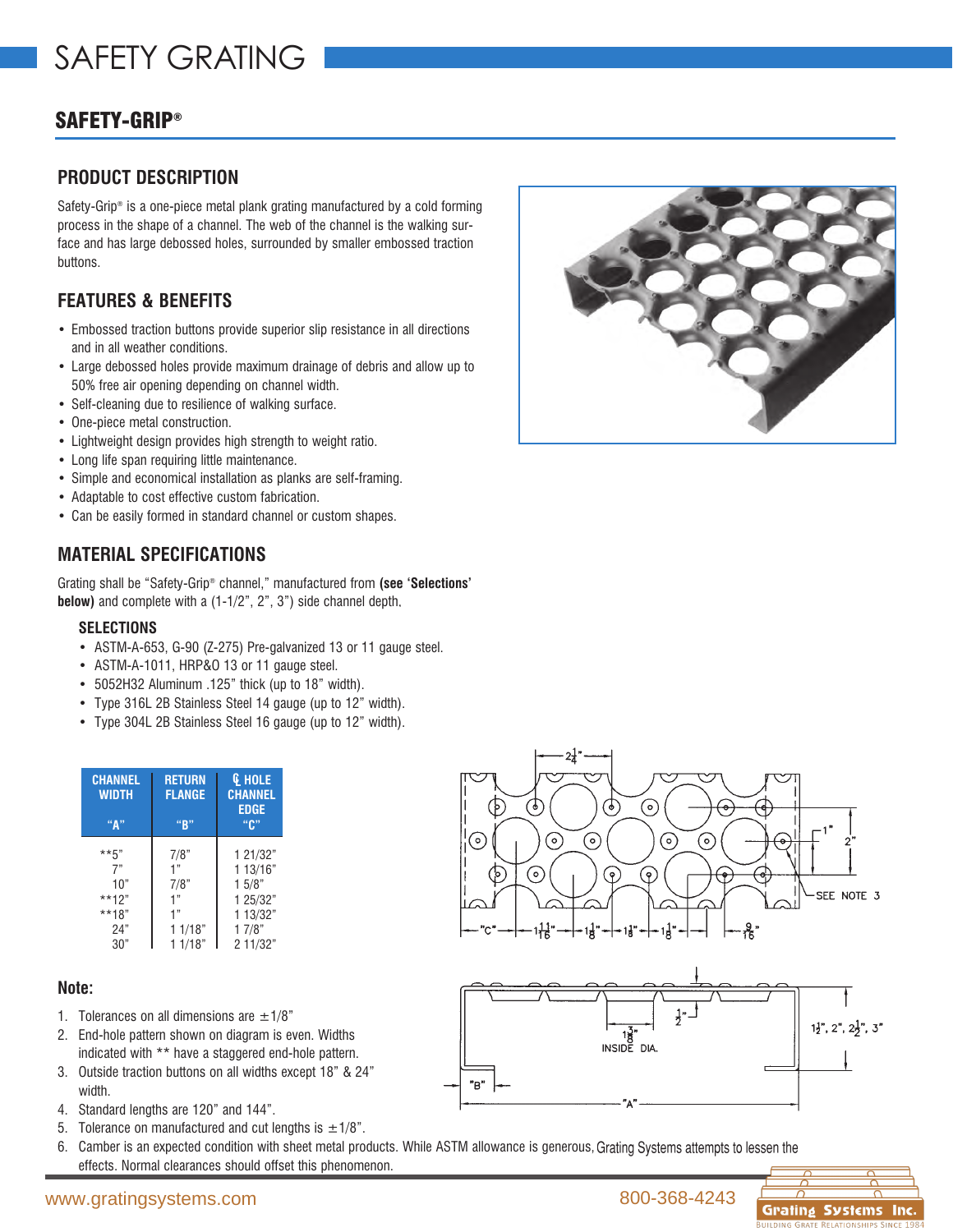# LOAD & DEFLECTION TABLES

#### **Explanation of Load Type**

- $U =$  uniform load (lb/ft<sup>2</sup>)
- $D =$  corresponding deflection (in) resulting from uniform load
- $C =$  concentrated load (lb)

**5 Inch Wide - 2 Hole**

 $D =$  corresponding deflection (in) resulting from concentrated load

#### **Note:**

- All uniform and concentrated loads include a safety factor of 1.67.
- Spans and loads to the right of the bold line, based on loads indicated, may exceed deflections of L/120.

| <b>PRODUCT DETAILS</b>           |                |                |   |                 |                 |      |      |      |      |                   |      |      |      |      |      |      |      |                 |                      |      |
|----------------------------------|----------------|----------------|---|-----------------|-----------------|------|------|------|------|-------------------|------|------|------|------|------|------|------|-----------------|----------------------|------|
|                                  | <b>Depth</b>   | <b>Ix IN.4</b> |   |                 |                 |      |      |      |      | <b>CLEAR SPAN</b> |      |      |      |      |      |      |      |                 |                      |      |
| <b>Type</b>                      | <b>Weight</b>  | $Sx$ IN. $3$   |   | 24"             | 30 <sup>o</sup> | 36"  | 42"  | 48"  | 54"  | 60"               | 66"  | 72"  | 78"  | 84"  | 90"  | 96"  | 108" | 120"            | 132"                 | 144" |
|                                  |                |                | U | 1947            | 1248            | 868  | 639  | 490  | 388  | 315               | 261  | 220  | 188  | 163  | 142  | 126  |      |                 |                      |      |
|                                  | $1 - 1/2$ "    | .228           | D | 0.06            | 0.10            | 0.14 | 0.19 | 0.25 | 0.32 | 0.39              | 0.48 | 0.57 | 0.67 | 0.78 | 0.90 | 1.03 |      |                 |                      |      |
|                                  |                | .247           | C | 81 <sup>1</sup> | 650             | 542  | 466  | 408  | 364  | 328               | 299  | 275  | 255  | 237  | 222  | 209  |      |                 |                      |      |
| <b>Steel</b>                     | $2.6$ lb/ft    |                | D | 0.05            | 0.08            | 0.11 | 0.15 | 0.20 | 0.25 | 0.31              | 0.38 | 0.46 | 0.54 | 0.62 | 0.72 | 0.82 |      |                 |                      |      |
| 13 GA                            |                |                | U | 2943            | 1885            | 1311 | 964  | 739  | 585  | 475               | 393  | 331  | 283  | 245  | 214  | 188  | 150  | 122             | 102                  | 86   |
|                                  | 2 <sup>n</sup> | .449           | D | 0.05            | 0.08            | 0.11 | 0.16 | 0.20 | 0.26 | 0.32              | 0.39 | 0.46 | 0.54 | 0.63 | 0.73 | 0.83 | 1.05 | 1.31            | 1.60                 | 1.92 |
|                                  |                |                | C | 973             | 973             | 819  | 703  | 616  | 549  | 495               | 451  | 414  | 383  | 357  | 334  | 314  | 281  | 255             | 233                  | 216  |
|                                  | $2.8$ lb/ft    | .372           | D | 0.03            | 0.06            | 0.09 | 0.12 | 0.16 | 0.21 | 0.25              | 0.31 | 0.37 | 0.43 | 0.50 | 0.58 | 0.66 | 0.84 | 1.05            | 1.28                 | 1.54 |
|                                  | 2"             | .603           | U | 2479            | 1587            | 1102 | 809  | 620  | 490  | 397               | 328  | 275  |      |      |      |      |      |                 |                      |      |
| Alum                             |                |                | D | 0.08            | 0.12            | 0.17 | 0.24 | 0.31 | 0.39 | 0.49              | 0.59 | 0.70 |      |      |      |      |      |                 | <b>Type 5052 H32</b> |      |
| .125"                            | $1.3$ lb/ft    | .449           | C | 1033            | 826             | 689  | 590  | 516  | 459  | 413               | 379  | 344  |      |      |      |      |      |                 |                      |      |
|                                  |                |                | D | 0.06            | 0.10            | 0.14 | 0.19 | 0.25 | 0.32 | 0.39              | 0.47 | 0.56 |      |      |      |      |      |                 |                      |      |
|                                  | 2"             | .377           | U | 3295            | 2109            | 1464 | 1076 | 824  | 651  | 527               | 436  | 366  | 312  | 269  | 234  |      |      |                 |                      |      |
| <b>Stainless</b><br><b>Steel</b> |                |                | D | 0.05            | 0.07            | 0.11 | 0.15 | 0.19 | 0.24 | 0.30              | 0.36 | 0.43 | 0.50 | 0.58 | 0.67 |      |      | <b>Type 316</b> |                      |      |
| 14 GA                            | $2.5$ lb/ft    | .312           | C | 1373            | 1098            | 915  | 784  | 686  | 610  | 549               | 499  | 458  | 422  | 392  | 366  |      |      |                 |                      |      |
|                                  |                |                | D | 0.04            | 0.06            | 0.09 | 0.12 | 0.15 | 0.19 | 0.24              | 0.29 | 0.34 | 0.40 | 0.47 | 0.53 |      |      |                 |                      |      |

#### **7 Inch Wide - 3 Hole**

| <b>PRODUCT DETAILS</b> |                 |                       |   |                 |                  |      |      |      |      |                   |      |      |                  |                 |      |      |                  |          |                      |      |
|------------------------|-----------------|-----------------------|---|-----------------|------------------|------|------|------|------|-------------------|------|------|------------------|-----------------|------|------|------------------|----------|----------------------|------|
| <b>Type</b>            | <b>Depth</b>    | $1x$ IN. <sup>4</sup> |   |                 |                  |      |      |      |      | <b>CLEAR SPAN</b> |      |      |                  |                 |      |      |                  |          |                      |      |
|                        | Weight          | $Sx$ IN. <sup>3</sup> |   | 24 <sup>°</sup> | 30 <sup>th</sup> | 36"  | 42"  | 48"  | 54"  | 60"               | 66"  | 72"  | 78 <sup>th</sup> | 84 <sup>°</sup> | 90"  | 96"  | 108 <sup>o</sup> | 120"     | 132"                 | 144" |
|                        | $1 - 1/2$ "     | .260                  | U | 1489            | 954              | 664  | 489  | 375  | 297  | 241               | 200  | 169  | 144              | 125             | 109  | 97   |                  |          |                      |      |
|                        |                 |                       | D | 0.06            | 0.09             | 0.14 | 0.19 | 0.24 | 0.31 | 0.38              | 0.46 | 0.55 | 0.65             | 0.76            | 0.88 | 1.00 |                  |          |                      |      |
|                        | 3 lb/ft         | .277                  | C | 793             | 696              | 581  | 499  | 437  | 390  | 352               | 321  | 295  | 274              | 255             | 239  | 225  |                  |          |                      |      |
| <b>Steel</b>           |                 |                       | D | 0.04            | 0.08             | 0.11 | 0.15 | 0.19 | 0.25 | 0.31              | 0.37 | 0.44 | 0.52             | 0.61            | 0.70 | 0.80 |                  |          |                      |      |
| 13 GA                  | 2 <sup>n</sup>  | .509                  | U | 2229            | 1428             | 993  | 731  | 560  | 444  | 360               | 298  | 251  | 215              | 186             | 162  | 143  | 114              | 93       |                      |      |
|                        |                 |                       | D | 0.05            | 0.08             | 0.11 | 0.15 | 0.20 | 0.25 | 0.31              | 0.37 | 0.45 | 0.52             | 0.61            | 0.70 | 0.80 | 1.02             | 1.27     |                      |      |
|                        | $3.3$ lb/ft     | .415                  | C | 793             | 793              | 793  | 746  | 654  | 582  | 525               | 479  | 440  | 407              | 379             | 355  | 334  | 299              | 271      |                      |      |
|                        |                 |                       | D | 0.02            | 0.05             | 0.08 | 0.12 | 0.16 | 0.20 | 0.25              | 0.30 | 0.36 | 0.42             | 0.49            | 0.56 | 0.64 | 0.82             | 1.02     |                      |      |
|                        | $1 - 1/2$ "     | .330                  | U | 1921            | 1231             | 856  | 630  | 483  | 382  | 310               | 257  | 217  | 185              | 160             | 140  | 124  |                  |          |                      |      |
|                        |                 |                       | D | 0.06            | 0.10             | 0.14 | 0.19 | 0.24 | 0.31 | 0.38              | 0.47 | 0.56 | 0.65             | 0.76            | 0.88 | 1.00 |                  |          |                      |      |
|                        | $4.2$ lb/ft     | .353                  | C | 1098            | 897              | 749  | 643  | 564  | 502  | 453               | 413  | 379  | 351              | 327             | 306  | 288  |                  |          |                      |      |
|                        |                 |                       | D | 0.05            | 0.08             | 0.11 | 0.15 | 0.20 | 0.25 | 0.31              | 0.37 | 0.44 | 0.52             | 0.61            | 0.70 | 0.80 |                  |          |                      |      |
|                        | 2"              | .655                  | U | 2995            | 1918             | 1333 | 981  | 752  | 595  | 483               | 399  | 336  | 293              | 253             | 221  | 195  | 155              | 126      | 105                  | 89   |
| <b>Steel</b>           |                 |                       | D | 0.05            | 0.08             | 0.12 | 0.16 | 0.21 | 0.27 | 0.34              | 0.41 | 0.49 | 0.56             | 0.62            | 0.71 | 0.81 | 1.03             | 1.28     | 1.56                 | 1.87 |
| 11 GA                  | $4.5$ lb/ft     | .534                  | C | 1098            | 1098             | 1098 | 1001 | 877  | 781  | 704               | 641  | 586  | 556              | 517             | 484  | 455  | 407              | 368      | 337                  | 311  |
|                        |                 |                       | D | 0.03            | 0.05             | 0.09 | 0.13 | 0.17 | 0.22 | 0.27              | 0.33 | 0.39 | 0.44             | 0.49            | 0.57 | 0.65 | 0.82             | 1.02     | 1.25                 | 1.50 |
|                        | 3"              | 1.726                 | U | 3765            | 3602             | 2503 | 1840 | 1410 | 1115 | 904               | 748  | 629  | 537              | 464             | 404  | 356  | 282              | 229      | 190                  | 161  |
|                        |                 |                       | D | 0.02            | 0.05             | 0.08 | 0.11 | 0.14 | 0.18 | 0.22              | 0.26 | 0.31 | 0.37             | 0.43            | 0.49 | 0.56 | 0.71             | 0.88     | 1.07                 | 1.28 |
|                        | $4.8$ lb/ft     | .966                  | C | 1098            | 1098             | 1098 | 1098 | 1098 | 1098 | 1098              | 1098 | 1098 | 1018             | 946             | 885  | 831  | 741              | 669      | 611                  | 563  |
|                        |                 |                       | D | 0.01            | 0.02             | 0.03 | 0.05 | 0.07 | 0.11 | 0.14              | 0.19 | 0.25 | 0.29             | 0.34            | 0.39 | 0.45 | 0.57             | 0.70     | 0.85                 | 1.02 |
|                        | 2 <sup>n</sup>  | .686                  | U | 1984            | 1270             | 882  | 648  | 496  | 392  | 317               | 262  | 220  |                  |                 |      |      |                  |          |                      |      |
| Alum<br>.125"          |                 |                       | D | 0.08            | 0.13             | 0.19 | 0.25 | 0.33 | 0.42 | 0.52              | 0.63 | 0.75 |                  |                 |      |      |                  |          | <b>Type 5052 H32</b> |      |
|                        | $1.5$ lb/ft     | .559                  | C | 1157            | 926              | 771  | 661  | 579  | 514  | 463               | 421  | 386  |                  |                 |      |      |                  |          |                      |      |
|                        |                 |                       | D | 0.06            | 0.10             | 0.15 | 0.20 | 0.27 | 0.34 | 0.42              | 0.50 | 0.60 |                  |                 |      |      |                  |          |                      |      |
| <b>Stainless</b>       | 2 <sup>11</sup> | .426                  | U | 2148            | 1375             | 955  | 701  | 537  | 424  | 344               | 284  | 239  | 203              | 175             |      |      |                  |          |                      |      |
| <b>Steel</b>           |                 |                       | D | 0.04            | 0.06             | 0.09 | 0.12 | 0.15 | 0.19 | 0.24              | 0.29 | 0.35 | 0.41             | 0.47            |      |      |                  | Type 316 |                      |      |
| 14 GA                  | $2.8$ lb/ft     | .348                  | C | 1253            | 1002             | 835  | 716  | 626  | 557  | 501               | 456  | 418  | 385              | 358             |      |      |                  |          |                      |      |
|                        |                 |                       | D | 0.03            | 0.05             | 0.07 | 0.09 | 0.12 | 0.16 | 0.19              | 0.23 | 0.28 | 0.32             | 0.38            |      |      |                  |          |                      |      |

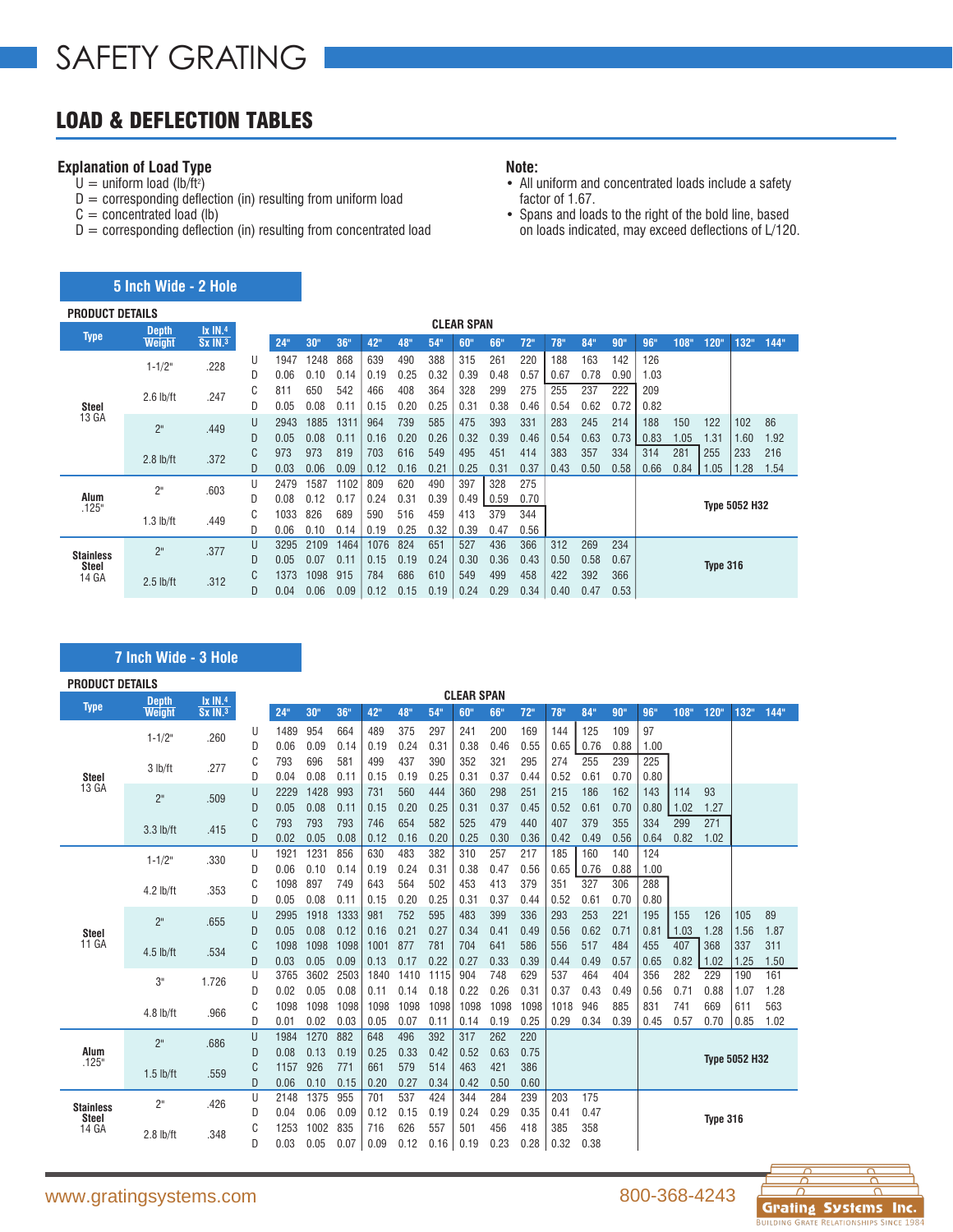## LOAD & DEFLECTION TABLES

| :10 Inch Wide - 5 Hole' |
|-------------------------|
|-------------------------|

| <b>PRODUCT DETAILS</b> |              |                       |        |              |                 |             |             |             |             |                   |             |             |                 |             |            |            |      |          |                      |             |
|------------------------|--------------|-----------------------|--------|--------------|-----------------|-------------|-------------|-------------|-------------|-------------------|-------------|-------------|-----------------|-------------|------------|------------|------|----------|----------------------|-------------|
|                        | <b>Depth</b> | $1x$ IN. <sup>4</sup> |        |              |                 |             |             |             |             | <b>CLEAR SPAN</b> |             |             |                 |             |            |            |      |          |                      |             |
| <b>Type</b>            | Weight       | $Sx$ IN. $3$          |        | 24"          | 30 <sup>o</sup> | 36"         | 42"         | 48"         | 54"         | 60"               | 66"         | 72"         | 78 <sup>°</sup> | 84"         | 90"        | 96"        | 108" | 120"     | 132"                 | 144"        |
|                        | $1 - 1/2"$   | .271                  | U      | 1128         | 722             | 501         | 368         | 282         | 223         | 181               | 149         | 125         | 107             | 92          | 80         | 71         |      |          |                      |             |
|                        |              |                       | D      | 0.06         | 0.09            | 0.13        | 0.17        | 0.23        | 0.29        | 0.35              | 0.42        | 0.50        | 0.57            | 0.65        | 0.75       | 0.87       |      |          |                      |             |
|                        | $3.5$ lb/ft  | .259                  | C      | 625          | 625             | 625         | 537         | 470         | 418         | 376               | 342         | 313         | 289             | 269         | 251        | 235        |      |          |                      |             |
| <b>Steel</b><br>13 GA  |              |                       | D      | 0.03         | 0.06            | 0.10        | 0.13        | 0.18        | 0.23        | 0.29              | 0.34        | 0.41        | 0.47            | 0.53        | 0.61       | 0.78       |      |          |                      |             |
|                        | 2"           | .536                  | U      | 1500         | 1076            | 748         | 551         | 422         | 334         | 272               | 225         | 190         | 162             | 140         | 122        | 107        | 85   | 68       | 57                   | 48          |
|                        |              |                       | D      | 0.04         | 0.07            | 0.10        | 0.14        | 0.18        | 0.23        | 0.29              | 0.35        | 0.42        | 0.49            | 0.57        | 0.66       | 0.75       | 0.95 | 1.16     | 1.41                 | 1.69        |
|                        | 3.9 lb/ft    | .393                  | C      | 625          | 625             | 625         | 625         | 625         | 625         | 566               | 516         | 474         | 439             | 409         | 380        | 357        | 317  | 290      | 259                  | 238<br>1.34 |
|                        |              |                       | D<br>U | 0.02<br>1343 | 0.03<br>861     | 0.05<br>599 | 0.09<br>441 | 0.13<br>338 | 0.19<br>268 | 0.23<br>218       | 0.28<br>180 | 0.33<br>152 | 0.39<br>130     | 0.46<br>113 | 0.53<br>98 | 0.60<br>87 | 0.76 | 0.93     | 1.13                 |             |
|                        | $1 - 1/2"$   | .343                  | D      | 0.06         | 0.09            | 0.13        | 0.18        | 0.23        | 0.29        | 0.36              | 0.44        | 0.53        | 0.62            | 0.72        | 0.84       | 0.95       |      |          |                      |             |
|                        |              |                       | C      | 861          | 861             | 749         | 643         | 564         | 502         | 453               | 413         | 380         | 352             | 328         | 308        | 290        |      |          |                      |             |
|                        | $4.5$ lb/ft  | .329                  | D      | 0.04         | 0.07            | 0.10        | 0.14        | 0.19        | 0.24        | 0.29              | 0.35        | 0.42        | 0.50            | 0.58        | 0.67       | 0.76       |      |          |                      |             |
|                        |              |                       | U      | 2067         | 1402            | 975         | 717         | 550         | 435         | 353               | 291         | 245         | 209             | 180         | 157        | 138        | 109  | 88       | 73                   | 61          |
| <b>Steel</b>           | 2"           | .689                  | D      | 0.06         | 0.09            | 0.13        | 0.18        | 0.23        | 0.29        | 0.36              | 0.42        | 0.47        | 0.54            | 0.57        | 0.66       | 0.76       | 0.91 | 1.13     | 1.38                 | 1.63        |
| 11 GA                  | $4.8$ lb/ft  | .506                  | C      | 861          | 861             | 861         | 861         | 861         | 861         | 735               | 668         | 612         | 565             | 528         | 490        | 459        | 408  | 367      | 334                  | 306         |
|                        |              |                       | D      | 0.02         | 0.04            | 0.07        | 0.12        | 0.17        | 0.20        | 0.29              | 0.35        | 0.39        | 0.43            | 0.48        | 0.53       | 0.58       | 0.74 | 0.91     | 1.09                 | 1.30        |
|                        | 3"           | 1.844                 | U      | 2067         | 2067            | 1816        | 1334        | 1021        | 807         | 654               | 540         | 454         | 387             | 334         | 291        | 255        | 202  | 163      | 135                  | 113         |
|                        |              |                       | D      | 0.02         | 0.04            | 0.07        | 0.11        | 0.13        | 0.17        | 0.21              | 0.26        | 0.31        | 0.36            | 0.42        | 0.48       | 0.54       | 0.70 | 0.84     | 1.03                 | 1.22        |
|                        | $5.1$ lb/ft  | .938                  | C      | 861          | 861             | 861         | 861         | 861         | 861         | 861               | 861         | 861         | 861             | 861         | 861        | 851        | 757  | 681      | 619                  | 567         |
|                        |              |                       | D      | 0.01         | 0.01            | 0.02        | 0.04        | 0.06        | 0.08        | 0.11              | 0.14        | 0.19        | 0.24            | 0.30        | 0.36       | 0.44       | 0.55 | 0.68     | 0.83                 | 0.98        |
|                        | 2"           | .722                  | U      | 1278         | 871             | 605         | 445         | 341         | 269         | 218               | 181         | 152         |                 |             |            |            |      |          |                      |             |
| Alum<br>.125"          |              |                       | D<br>C | 0.08<br>533  | 0.14<br>533     | 0.20<br>533 | 0.28<br>533 | 0.36<br>533 | 0.46<br>505 | 0.57<br>455       | 0.68<br>414 | 0.82<br>380 |                 |             |            |            |      |          | <b>Type 5052 H32</b> |             |
|                        | $1.8$ lb/ft  | .530                  | D      | 0.03         | 0.07            | 0.11        | 0.18        | 0.27        | 0.37        | 0.45              | 0.55        | 0.65        |                 |             |            |            |      |          |                      |             |
|                        |              |                       | U      | 946          | 762             | 529         | 388         | 298         | 235         | 190               | 157         | 133         |                 |             |            |            |      |          |                      |             |
| <b>Stainless</b>       | 2"           | .401                  | D      | 0.04         | 0.08            | 0.11        | 0.15        | 0.20        | 0.25        | 0.31              | 0.37        | 0.45        |                 |             |            |            |      |          |                      |             |
| <b>Steel</b><br>14 GA  |              |                       | C      | 394          | 394             | 394         | 394         | 394         | 394         | 394               | 360         | 331         |                 |             |            |            |      | Type 316 |                      |             |
|                        | $3.2$ lb/ft  | .287                  | D      | 0.02         | 0.03            | 0.05        | 0.09        | 0.13        | 0.17        | 0.21              | 0.29        | 0.37        |                 |             |            |            |      |          |                      |             |

### **PRODUCT DETAILS 12 Inch Wide - 6 Hole**

|                  | <b>Depth</b> | <b>Ix IN.4</b> |        |              |                 |             |             |             |             | <b>CLEAR SPAN</b> |             |             |                 |             |             |             |      |                 |                      |      |
|------------------|--------------|----------------|--------|--------------|-----------------|-------------|-------------|-------------|-------------|-------------------|-------------|-------------|-----------------|-------------|-------------|-------------|------|-----------------|----------------------|------|
| <b>Type</b>      | Weight       | Sx IN.3        |        | 24"          | 30 <sup>o</sup> | 36"         | 42"         | 48"         | 54"         | 60"               | 66"         | 72"         | 78 <sup>°</sup> | 84"         | 90"         | 96"         | 108" | 120"            | 132"                 | 144" |
|                  | $1 - 1/2"$   | .350           | U      | 991          | 635             | 442         | 326         | 250         | 198         | 161               | 134         | 113         | 97              | 84          | 74          | 65          |      |                 |                      |      |
|                  |              |                | D      | 0.05         | 0.08            | 0.12        | 0.17        | 0.22        | 0.28        | 0.34              | 0.42        | 0.50        | 0.58            | 0.68        | 0.78        | 0.89        |      |                 |                      |      |
|                  | $4.3$ lb/ft  | .291           | С      | 866          | 794             | 663         | 570         | 500         | 446         | 403               | 368         | 338         | 315             | 294         | 276         | 260         |      |                 |                      |      |
| <b>Steel</b>     |              |                | D      | 0.04         | 0.07            | 0.10        | 0.13        | 0.18        | 0.22        | 0.28              | 0.34        | 0.40        | 0.46            | 0.54        | 0.62        | 0.71        |      |                 |                      |      |
| 13 GA            | 2"           | .630           | U      | 1457         | 934             | 649         | 478         | 367         | 290         | 236               | 195         | 165         | 141             | 122         | 107         | 94          | 75   | 61              |                      |      |
|                  |              |                | D      | 0.04         | 0.07            | 0.10        | 0.13        | 0.17        | 0.22        | 0.27              | 0.33        | 0.40        | 0.47            | 0.54        | 0.63        | 0.71        | 0.91 | 1.14            |                      |      |
|                  | $4.6$ lb/ft  | .437           | C      | 866          | 866             | 866         | 836         | 733         | 653         | 590               | 538         | 494         | 458             | 427         | 400         | 376         | 338  | 307             |                      |      |
|                  |              |                | D      | 0.02         | 0.04            | 0.07        | 0.11        | 0.14        | 0.18        | 0.22              | 0.27        | 0.32        | 0.37            | 0.43        | 0.50        | 0.57        | 0.73 | 0.91            |                      |      |
|                  | $1 - 1/2"$   | .406           | U      | 1118         | 717             | 499         | 367         | 282         | 223         | 182               | 151         | 127         | 109             | 94          | 82          | 73          |      |                 |                      |      |
|                  |              |                | D      | 0.06         | 0.09            | 0.13        | 0.17        | 0.22        | 0.28        | 0.35              | 0.43        | 0.51        | 0.60            | 0.70        | 0.81        | 0.92        |      |                 |                      |      |
|                  | $5.3$ lb/ft  | .373           | C<br>D | 1118<br>0.04 | 896<br>0.07     | 748<br>0.10 | 643<br>0.14 | 564<br>0.18 | 503         | 454               | 414<br>0.34 | 381<br>0.41 | 353<br>0.48     | 329<br>0.56 | 309<br>0.65 | 291         |      |                 |                      |      |
|                  |              |                | U      | 1875         | 1201            | 835         | 614         | 471         | 0.23<br>373 | 0.28<br>303       | 251         | 211         | 180             | 156         | 136         | 0.74<br>120 | 96   | 78              | 65                   | 55   |
| <b>Steel</b>     | 2"           | .812           | D      | 0.06         | 0.09            | 0.14        | 0.18        | 0.24        | 0.31        | 0.38              | 0.46        | 0.55        | 0.65            | 0.75        | 0.86        | 0.99        | 1.26 | 1.57            | 1.91                 | 2.30 |
| 11 GA            |              |                | C      | 1362         | 1362            | 1253        | 1075        | 942         | 839         | 757               | 690         | 634         | 586             | 546         | 511         | 481         | 431  | 391             | 358                  | 331  |
|                  | $5.5$ lb/ft  | .570           | D      | 0.03         | 0.07            | 0.11        | 0.15        | 0.19        | 0.25        | 0.30              | 0.37        | 0.44        | 0.52            | 0.60        | 0.69        | 0.79        | 1.01 | 1.25            | 1.53                 | 1.84 |
|                  |              |                | U      | 2725         | 2370            | 1647        | 1211        | 928         | 734         | 595               | 492         | 414         | 354             | 305         | 266         | 235         | 186  | 151             | 126                  | 106  |
|                  | 3"           | 2.158          | D      | 0.03         | 0.06            | 0.08        | 0.11        | 0.14        | 0.18        | 0.23              | 0.27        | 0.33        | 0.38            | 0.45        | 0.51        | 0.59        | 0.74 | 0.92            | 1.12                 | 1.34 |
|                  |              |                | C      | 1362         | 1362            | 1362        | 1362        | 1362        | 1362        | 1362              | 1354        | 1243        | 1149            | 1069        | 999         | 939         | 838  | 757             | 692                  | 632  |
|                  | $6.2$ lb/ft  | 1.045          | D      | 0.01         | 0.02            | 0.04        | 0.06        | 0.09        | 0.12        | 0.17              | 0.22        | 0.26        | 0.31            | 0.36        | 0.41        | 0.47        | 0.60 | 0.74            | 0.90                 | 1.07 |
|                  | 2"           | .851           | U      | 1245         | 797             | 554         | 407         | 312         | 247         | 200               | 165         | 139         |                 |             |             |             |      |                 |                      |      |
| Alum             |              |                | D      | 0.09         | 0.15            | 0.21        | 0.29        | 0.38        | 0.48        | 0.59              | 0.72        | 0.86        |                 |             |             |             |      |                 | <b>Type 5052 H32</b> |      |
| .125"            | $2.1$ lb/ft  | .597           | С      | 839          | 839             | 831         | 713         | 624         | 555         | 500               | 455         | 417         |                 |             |             |             |      |                 |                      |      |
|                  |              |                | D      | 0.05         | 0.10            | 0.17        | 0.23        | 0.30        | 0.38        | 0.48              | 0.58        | 0.69        |                 |             |             |             |      |                 |                      |      |
| <b>Stainless</b> | 2"           | .427           | U      | 871          | 600             | 417         | 308         | 236         | 187         | 152               | 126         | 106         |                 |             |             |             |      |                 |                      |      |
| <b>Steel</b>     |              |                | D      | 0.04         | 0.07            | 0.09        | 0.13        | 0.17        | 0.22        | 0.27              | 0.33        | 0.39        |                 |             |             |             |      | <b>Type 316</b> |                      |      |
| 14 GA            | 3.8 lb/ft    | .313           | C      | 435          | 435             | 435         | 435         | 435         | 435         | 434               | 394         | 361         |                 |             |             |             |      |                 |                      |      |
|                  |              |                | D      | 0.02         | 0.03            | 0.05        | 0.09        | 0.13        | 0.19        | 0.25              | 0.30        | 0.36        |                 |             |             |             |      |                 |                      |      |

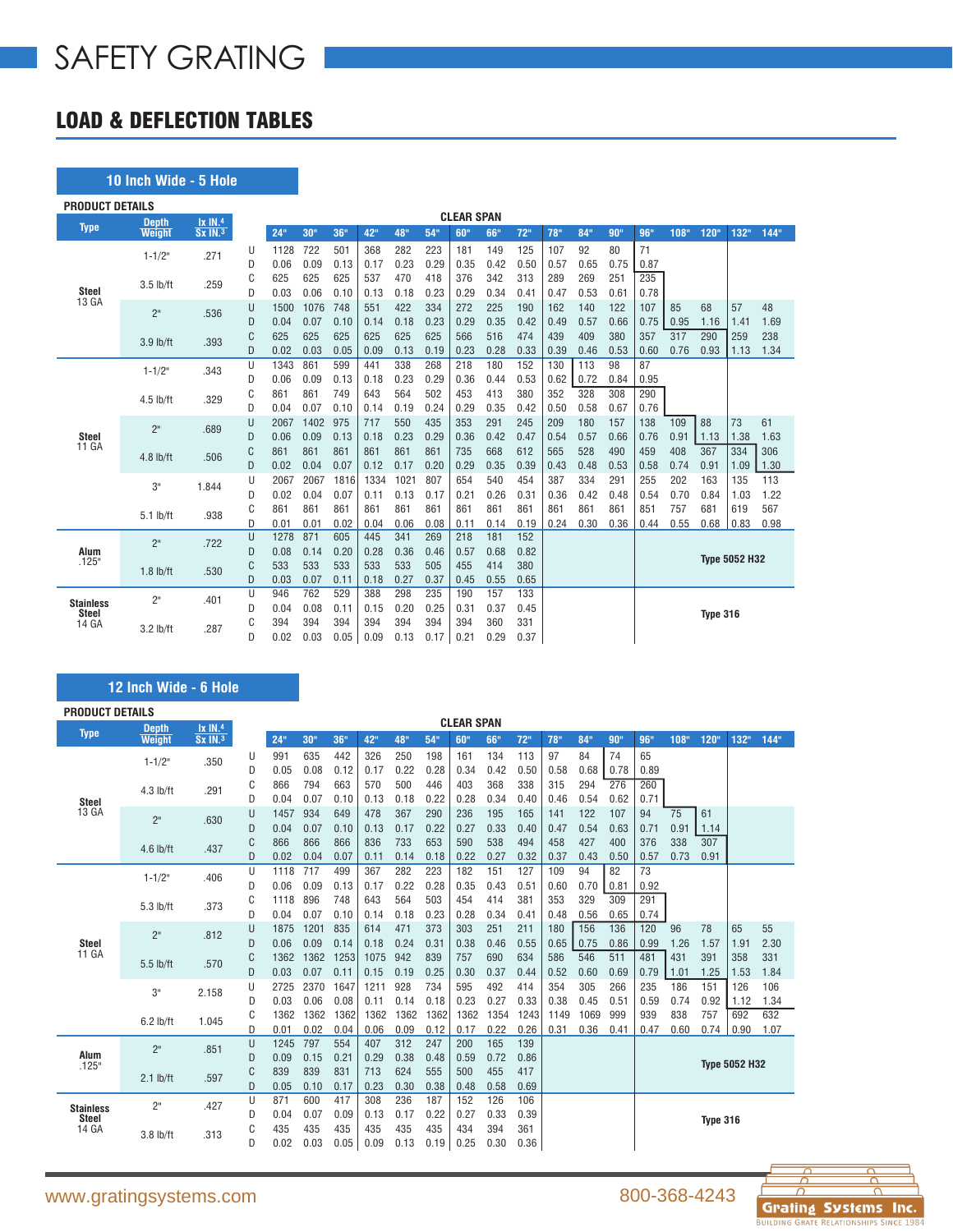## LOAD & DEFLECTION TABLES

|                        | 18 Inch Wide - 10 Hole |              |        |             |             |             |             |             |             |                   |             |            |            |            |            |            |      |      |                      |      |
|------------------------|------------------------|--------------|--------|-------------|-------------|-------------|-------------|-------------|-------------|-------------------|-------------|------------|------------|------------|------------|------------|------|------|----------------------|------|
| <b>PRODUCT DETAILS</b> |                        |              |        |             |             |             |             |             |             |                   |             |            |            |            |            |            |      |      |                      |      |
| <b>Type</b>            | <b>Depth</b>           | $lx$ IN. $4$ |        |             |             |             |             |             |             | <b>CLEAR SPAN</b> |             |            |            |            |            |            |      |      |                      |      |
|                        | <b>Weight</b>          | Sx IN.3      |        | 24"         | 30"         | 36"         | 42"         | 48"         | 54"         | 60"               | 66"         | 72"        | 78"        | 84"        | 90"        | 96"        | 108" | 120" | 132"                 | 144" |
|                        | $1 - 1/2"$             | .345         | U      | 641         | 441         | 307         | 226         | 174         | 138         | 112               | 93          | 79         | 68         | 59         | 51         | 46         |      |      |                      |      |
|                        |                        |              | D      | 0.05        | 0.10        | 0.14        | 0.19        | 0.25        | 0.31        | 0.39              | 0.47        | 0.56       | 0.67       | 0.78       | 0.90       | 1.03       |      |      |                      |      |
|                        | 5.7 lb/ft              | .292         | C      | 480         | 480         | 480         | 480         | 480         | 466         | 421               | 385         | 355        | 327        | 304        | 284        | 266        |      |      |                      |      |
| <b>Steel</b><br>13 GA  |                        |              | D      | 0.02        | 0.04        | 0.08        | 0.12        | 0.18        | 0.25        | 0.31              | 0.38        | 0.45       | 0.53       | 0.61       | 0.71       | 0.80       |      |      |                      |      |
|                        | 2 <sup>n</sup>         | .677         | U      | 641         | 641         | 460         | 339         | 260         | 206         | 168               | 139         | 117        | 100        | 87         | 76         | 67         | 53   | 43   |                      |      |
|                        |                        |              | D      | 0.03        | 0.07        | 0.11        | 0.15        | 0.19        | 0.24        | 0.30              | 0.36        | 0.43       | 0.51       | 0.60       | 0.69       | 0.79       | 1.01 | 1.26 |                      |      |
|                        | $6.0$ lb/ft            | .440         | C      | 480         | 480         | 480         | 480         | 480         | 480         | 480               | 480         | 480        | 480        | 456        | 426        | 399        | 355  | 319  |                      |      |
|                        |                        |              | D<br>U | 0.01<br>752 | 0.02<br>482 | 0.04<br>336 | 0.06<br>247 | 0.09<br>190 | 0.13<br>151 | 0.18<br>123       | 0.24<br>102 | 0.32<br>86 | 0.40<br>74 | 0.48<br>64 | 0.55<br>56 | 0.62<br>50 | 0.78 | 1.06 |                      |      |
|                        | $1 - 1/2$ "            | .444         | D      | 0.06        | 0.09        | 0.13        | 0.17        | 0.23        | 0.29        | 0.36              | 0.44        | 0.52       | 0.62       | 0.72       | 0.83       | 0.95       |      |      |                      |      |
|                        |                        |              | C      | 1116        | 904         | 755         | 649         | 570         | 509         | 460               | 420         | 387        | 359        | 335        | 315        | 297        |      |      |                      |      |
|                        | $6.8$ lb/ft            | .381         | D      | 0.04        | 0.07        | 0.10        | 0.14        | 0.18        | 0.23        | 0.29              | 0.35        | 0.42       | 0.49       | 0.58       | 0.67       | 0.76       |      |      |                      |      |
|                        |                        |              | U      | 1207        | 773         | 538         | 396         | 304         | 241         | 195               | 162         | 137        | 117        | 101        | 88         | 78         | 62   | 51   |                      |      |
| <b>Steel</b>           | 2"                     | .894         | D      | 0.05        | 0.08        | 0.12        | 0.16        | 0.21        | 0.26        | 0.33              | 0.40        | 0.47       | 0.56       | 0.65       | 0.75       | 0.85       | 1.09 | 1.36 |                      |      |
| 11 GA                  |                        |              | C      | 1116        | 1116        | 1116        | 1039        | 911         | 812         | 733               | 668         | 615        | 570        | 531        | 498        | 469        | 421  | 383  |                      |      |
|                        | $7.1$ lb/ft            | .583         | D      | 0.03        | 0.05        | 0.09        | 0.13        | 0.17        | 0.21        | 0.26              | 0.32        | 0.38       | 0.45       | 0.52       | 0.60       | 0.68       | 0.87 | 1.09 |                      |      |
|                        |                        |              | U      | 1488        | 1488        | 1153        | 847         | 649         | 512         | 415               | 343         | 288        | 246        | 212        | 184        | 162        | 128  | 104  | 86                   | 72   |
|                        | З"                     | 2.400        | D      | 0.02        | 0.04        | 0.07        | 0.10        | 0.13        | 0.15        | 0.19              | 0.23        | 0.27       | 0.32       | 0.37       | 0.43       | 0.48       | 0.61 | 0.76 | 0.92                 | 1.08 |
|                        | 7.9 lb/ft              | 1.070        | C      | 1116        | 1116        | 1116        | 1116        | 1116        | 1116        | 1116              | 1116        | 1116       | 1116       | 1116       | 1038       | 973        | 865  | 778  | 708                  | 649  |
|                        |                        |              | D      | 0.01        | 0.01        | 0.20        | 0.04        | 0.06        | 0.08        | 0.11              | 0.14        | 0.19       | 0.24       | 0.30       | 0.34       | 0.39       | 0.49 | 0.60 | 0.73                 | 0.87 |
|                        | 2 <sup>n</sup>         | .936         | U      | 792         | 581         | 360         | 265         | 203         | 160         | 130               | 108         | 91         | 77         |            |            |            |      |      |                      |      |
| Alum                   |                        |              | D      | 0.08        | 0.13        | 0.19        | 0.25        | 0.33        | 0.42        | 0.52              | 0.63        | 0.75       | 0.88       |            |            |            |      |      | <b>Type 5052 H32</b> |      |
| .125"                  | $2.8$ lb/ft            | .612         |        | 594         | 594         | 594         | 594         | 594         | 630         | 567               | 515         | 472        | 436        |            |            |            |      |      |                      |      |
|                        |                        |              | D      | 0.03        | 0.06        | 0.11        | 0.17        | 0.26        | 0.38        | 0.48              | 0.58        | 0.70       | 0.81       |            |            |            |      |      |                      |      |

## **24 Inch Wide - 13 Hole**

| <b>PRODUCT DETAILS</b> |               |                       |   |      |                 |      |      |      |      |                   |      |      |               |      |              |      |      |      |      |      |
|------------------------|---------------|-----------------------|---|------|-----------------|------|------|------|------|-------------------|------|------|---------------|------|--------------|------|------|------|------|------|
| <b>Type</b>            | <b>Depth</b>  | $IX$ IN. <sup>4</sup> |   |      |                 |      |      |      |      | <b>CLEAR SPAN</b> |      |      |               |      |              |      |      |      |      |      |
|                        | <b>Weight</b> | Sx IN. <sup>3</sup>   |   | 24"  | 30 <sup>o</sup> | 36"  | 42"  | 48"  | 54"  | 60"               | 66"  | 72"  | 78"           | 84"  | $90^{\circ}$ | 96"  | 108" | 120" | 132" | 144" |
|                        | 2"            | 1.017                 | U | 524  | 524             | 467  | 344  | 264  | 209  | 170               | 141  | 119  | 102           | 88   | -77          | 68   | 54   | 44   |      |      |
|                        |               |                       | D | 0.03 | 0.07            |      |      | ) 23 | 0.29 | 0.36              | 0.43 | 0.52 | 0.61          | 0.71 | 0.82         | 0.94 | .20  | 1.50 |      |      |
|                        | 8.9 lb/ft     | .634                  | C | 524  | 524             | 524  | 524  | 524  | 524  | 524               | 524  | 524  | 524           | 524  | 524          | 524  | 489  | 445  |      |      |
| Steel                  |               |                       |   | 0.01 | 0.02            | 0.04 | 0.06 | 0.09 | 0.13 | 0.18              | 0.24 | 0.31 | 0.39          | 0.48 | 0.60         | 0.72 | 0.96 | 1.20 |      |      |
| 11 GA                  | 3"            | 2.694                 | U | 524  | 524             | 524  | 524  | 473  | 374  | 304               | 252  | 212  | 181           | 156  | 137          | 120  | 96   | 78   | 65   | 55   |
|                        |               |                       | D | 0.01 | 0.02            | 0.04 | 0.07 | 011  | በ 14 | 0.18              | 0.22 | 0.26 | 0.30          | 0.35 | 0.40         | 0.46 | 0.59 | 0.73 | 0.89 | 1.07 |
|                        | $9.8$ lb/ft   | 1.149                 | C | 524  | 524             | 524  | 524  | 524  | 524  | 524               | 524  | 524  | 524           | 524  | 524          | 524  | 524  | 524  | 524  | 524  |
|                        |               |                       |   |      | 0.01            | 0.01 | 0.02 |      | 0.04 | 0.05              | 0.07 | 0.08 | $0.1^{\circ}$ | 0.13 |              | 0.20 | 0.29 | 0.39 | 0.52 | 0.68 |

#### **30 Inch Wide - 16 Hole**

| <b>PRODUCT DETAILS</b> |               |                       |   |      |      |      |      |      |      |                   |      |      |      |      |      |      |      |      |      |      |
|------------------------|---------------|-----------------------|---|------|------|------|------|------|------|-------------------|------|------|------|------|------|------|------|------|------|------|
|                        | <b>Depth</b>  | $1x$ IN. <sup>4</sup> |   |      |      |      |      |      |      | <b>CLEAR SPAN</b> |      |      |      |      |      |      |      |      |      |      |
| <b>Type</b>            | <b>Weight</b> | Sx IN. <sup>3</sup>   |   | 24"  | 30"  | 36"  | 42"  | 48"  | 54"  | 60"               | 66"  | 72"  | 78"  | 84"  | 90"  | 96"  | 108" | 120" | 132" | 144" |
|                        | 2"            | 1.985                 | U | 275  | 275  | 275  | 251  | 231  | 183  | 148               | 122  | 103  |      |      |      |      |      |      |      |      |
|                        |               |                       | D | 0.02 | 0.04 | 0.09 | 0.17 | 0.24 | 0.31 | 0.38              | 0.47 | 0.56 |      |      |      |      |      |      |      |      |
|                        | 11.8 lb/ft    | .777                  | C | 343  | 343  | 343  | 343  | 343  | 343  | 343               | 343  | 343  |      |      |      |      |      |      |      |      |
|                        |               |                       |   | 0.01 | 0.01 | 0.02 | 0.04 | 0.06 | 0.08 | 0.11              | 0.15 | 0.20 |      |      |      |      |      |      |      |      |
|                        | 3"            | 2.728                 | U | 275  | 275  | 275  | 275  | 275  | 251  | 219               | 181  | 152  | 130  | 112  | 97   | 86   |      |      |      |      |
| Steel                  |               |                       | D | 0.01 | 0.01 | 0.03 | 0.06 | 0.09 | 0.13 | 0.18              | 0.22 | 0.26 | 0.32 | 0.36 | 0.42 | 0.45 |      |      |      |      |
| 11 GA                  | 12.7 lb/ft    | 1.152                 | C | 343  | 343  | 343  | 343  | 343  | 343  | 343               | 343  | 343  | 343  | 343  | 343  | 343  |      |      |      |      |
|                        |               |                       | D | 0.00 | 0.00 | 0.01 | 0.01 | 0.02 | 0.02 | 0.04              | 0.05 | 0.06 | 0.08 | 0.10 | 0.12 | 0.15 |      |      |      |      |
|                        | 4"            | 5.402                 | U | 275  | 275  | 275  | 275  | 275  | 275  | 275               | 275  | 240  | 205  | 177  | 155  | 136  | 108  | 88   | 73   | 62   |
|                        |               |                       | D | 0.00 | 0.01 | 0.01 | 0.03 | 0.04 | 0.07 | 0.11              | 0.16 | 0.20 | 0.23 | 0.27 | 0.31 | 0.36 | 0.45 | 0.56 | 0.68 | 0.82 |
|                        | 13.5 lb/ft    | 1.769                 | C | 343  | 343  | 343  | 343  | 343  | 343  | 343               | 343  | 343  | 343  | 343  | 343  | 343  | 343  | 343  | 343  | 343  |
|                        |               |                       | D | 0.00 | 0.00 | 0.00 | 0.01 | 0.01 | 0.01 | 0.02              | 0.02 | 0.03 | 0.04 | 0.05 | 0.06 | 0.07 | 0.10 | 0.14 | 0.19 | 0.24 |

Note: Strut deflection may become a limiting factor on 18" and 24" widths resulting in lower load values as indicated in tables.

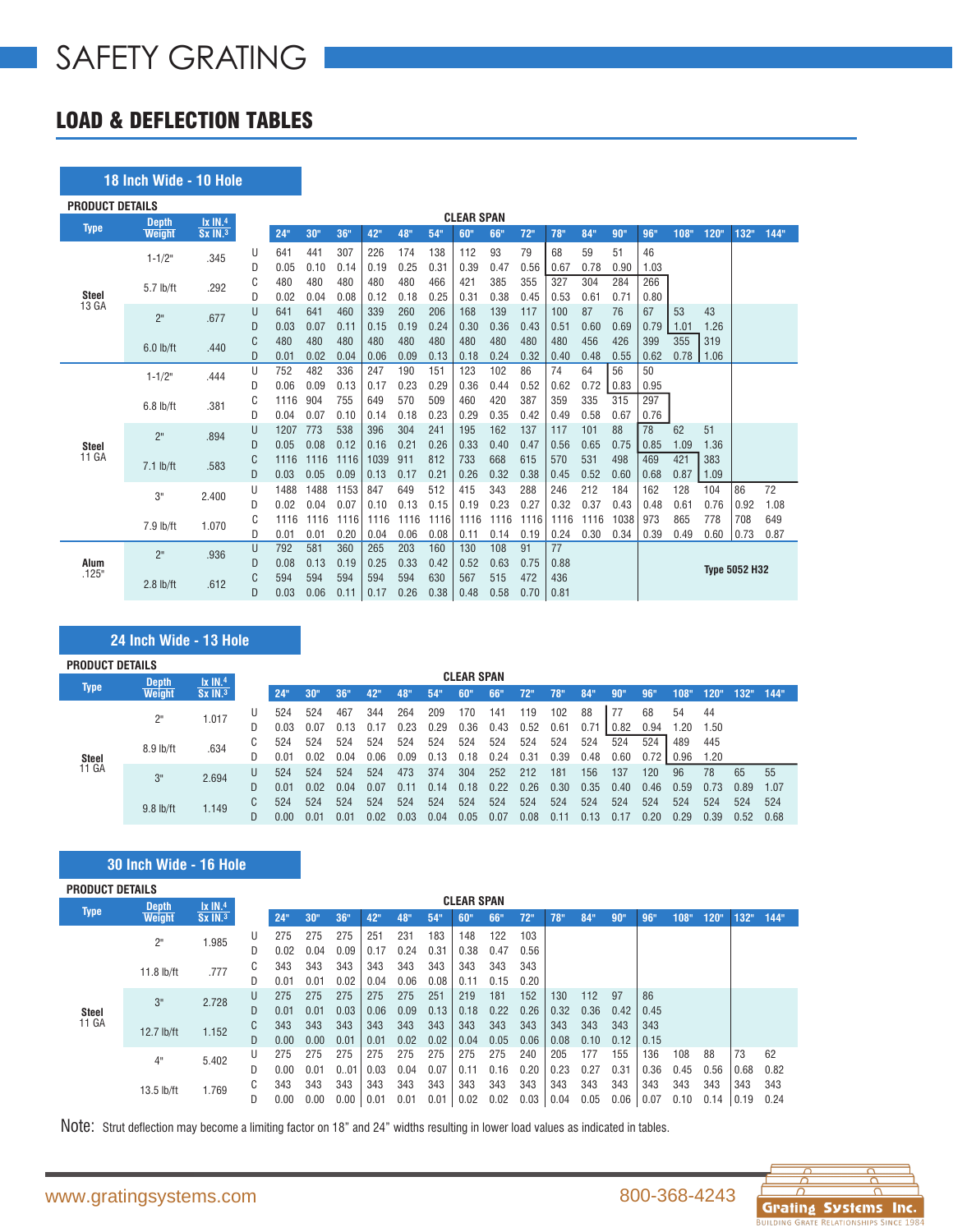## SAFETY-GRIP® WALKWAY

### **PRODUCT DESCRIPTION**

Safety-Grip® walkway is a one-piece metal plank grating manufactured by a cold forming process in the shape of an inverted channel. The web of the channel is the walking surface and has large debossed holes, surrounded by smaller embossed traction buttons. The extended flanges support the load and provide a built in kickplate (toeboard).

### **FEATURES & BENEFITS**

- Embossed traction buttons provide superior slip resistance in all directions and in all weather conditions.
- Large debossed holes provide maximum drainage of debris and allow up to 50% free air opening depending on channel width.
- Self-cleaning due to resilience of walking surface.
- One-piece metal construction complete with a full 5" toe-board height on each side of the walking surface.
- Lightweight design provides high strength to weight ratio.
- Long life span requiring little maintenance.
- Simple and economical installation as walkways are self-framing.
- Adaptable to cost effective custom fabrication.

## **MATERIAL SPECIFICATIONS**

Grating shall be "Safety-Grip® walkway," manufactured from **(see 'Selections' below)** and complete with an integral 5" toe-board,

#### **SELECTIONS**

- ASTM-A-653, G-90 (Z-275) pre-galvanized 13 or 11 gauge steel.
- ASTM-A-1011, HRP&O 13 or 11 gauge steel.